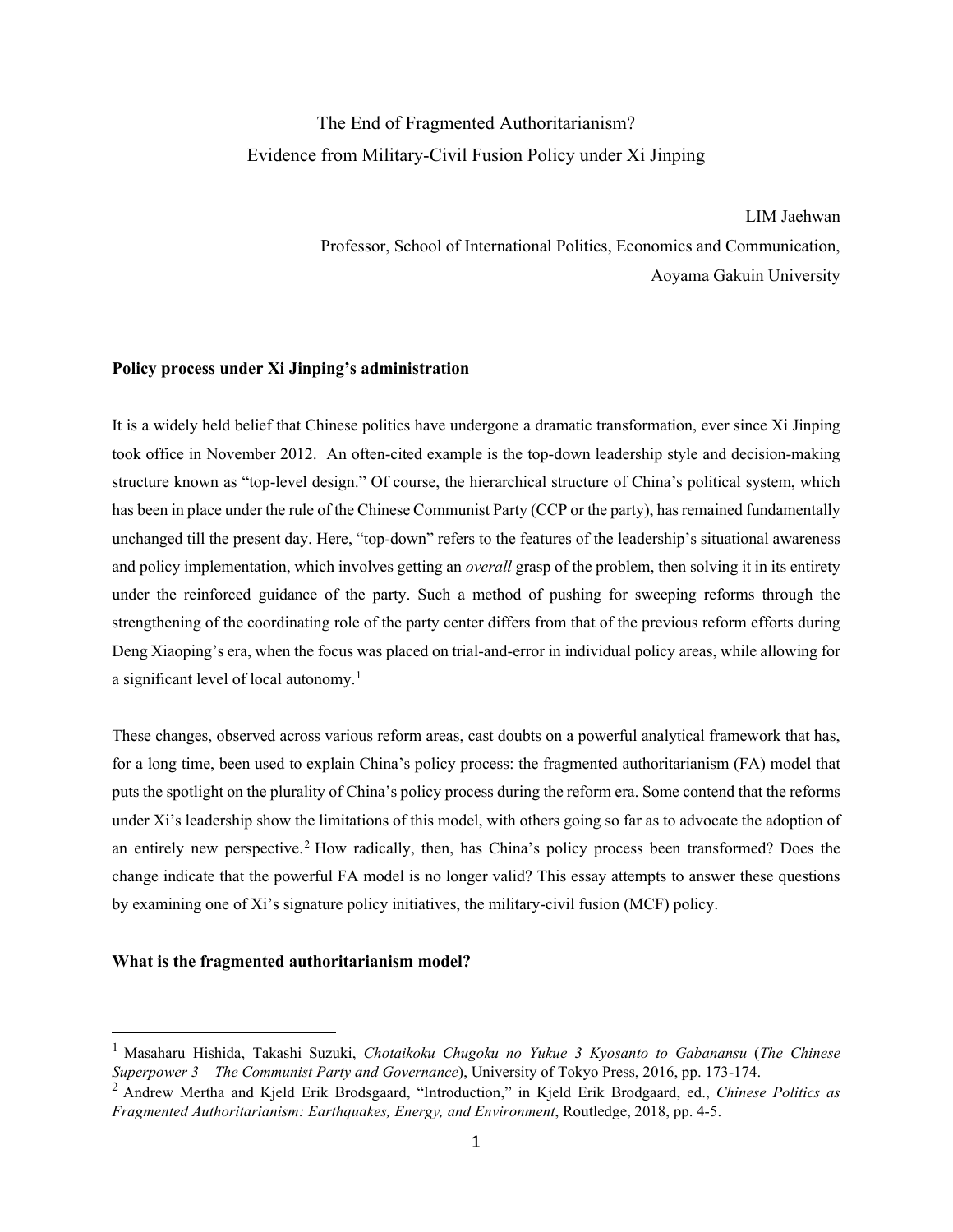The FA model identifies a decentralized structure of authority as the greatest characteristic of the Chinese bureaucratic system. Contrary to the "official stance" that emphasizes the central role of the CCP in all areas of governance, the model argues, **actual policies are developed and implemented within a complex vertical and horizontal system entangling the bureaucratic organizations of the party, government, and military**. As a result, **the policy process in reality places greater importance on negotiation rather than coercion, and is more incremental than sweeping**. This is the main implication of the FA model, suggesting that the conventional view of a centralized, efficient policy process under the guidance of the party is no more than an illusion.

Accordingly, leaders who wish to promote a new policy initiative must form a broad consensus within the massive bureaucratic organization. This effort needs to take a vertical direction as well as a horizontal direction, because subordinate organizations also have resources that are important for the policy implementation. Hence, the policy process is characterized as a **continuous process of negotiation** that advances in both the vertical and the horizontal directions, and making revisions to the contents of the policy during this process tends to be regarded as normal.[3](#page-1-0)

The FA model was formulated in the late 1980s, and its validity in explaining policy process has been widely recognized at least until the era of Hu Jintao's administration. Rather, with regard to the plurality of the policy process, it has been argued that the scope and reach of this model has been further extended through the globalization of the Chinese economy. Indeed, it was in 2009 when Andrew Mertha presented the "FA2.0" model, which expands the conventional FA model to regime outsiders, including mass media and non-governmental organizations.[4](#page-1-1)

In summary, if the FA model is retaining its persuasiveness, it would mean that China's policy process remains, in substance, as a gradual process that is advanced through negotiations between various actors. How far then has the policy process under Xi strayed from the predictions of this theory?

#### **The policy process of the Military-Civil fusion policy**

The MCF policy is one of the most ambitious industrial policies that the party-state has put forward in recent years to reform the sectoral structure of the economy. The aim of this policy is to **strengthen the overall competitiveness of selected industries, particularly in the high-tech sectors, through cooperation and** 

<span id="page-1-0"></span><sup>3</sup> Kenneth Liberthal and Michael Oksenberg, *Policymaking in China: Leaders, Structures, and Processes*, Princeton University Press, p. 23.

<span id="page-1-1"></span><sup>4</sup> Andrew Mertha, "Fragmented Authoritarianism 2.0: Political Pluralization of the Chinese Policy Process." *The China Quarterly*, 200, 2009, pp. 995-1012.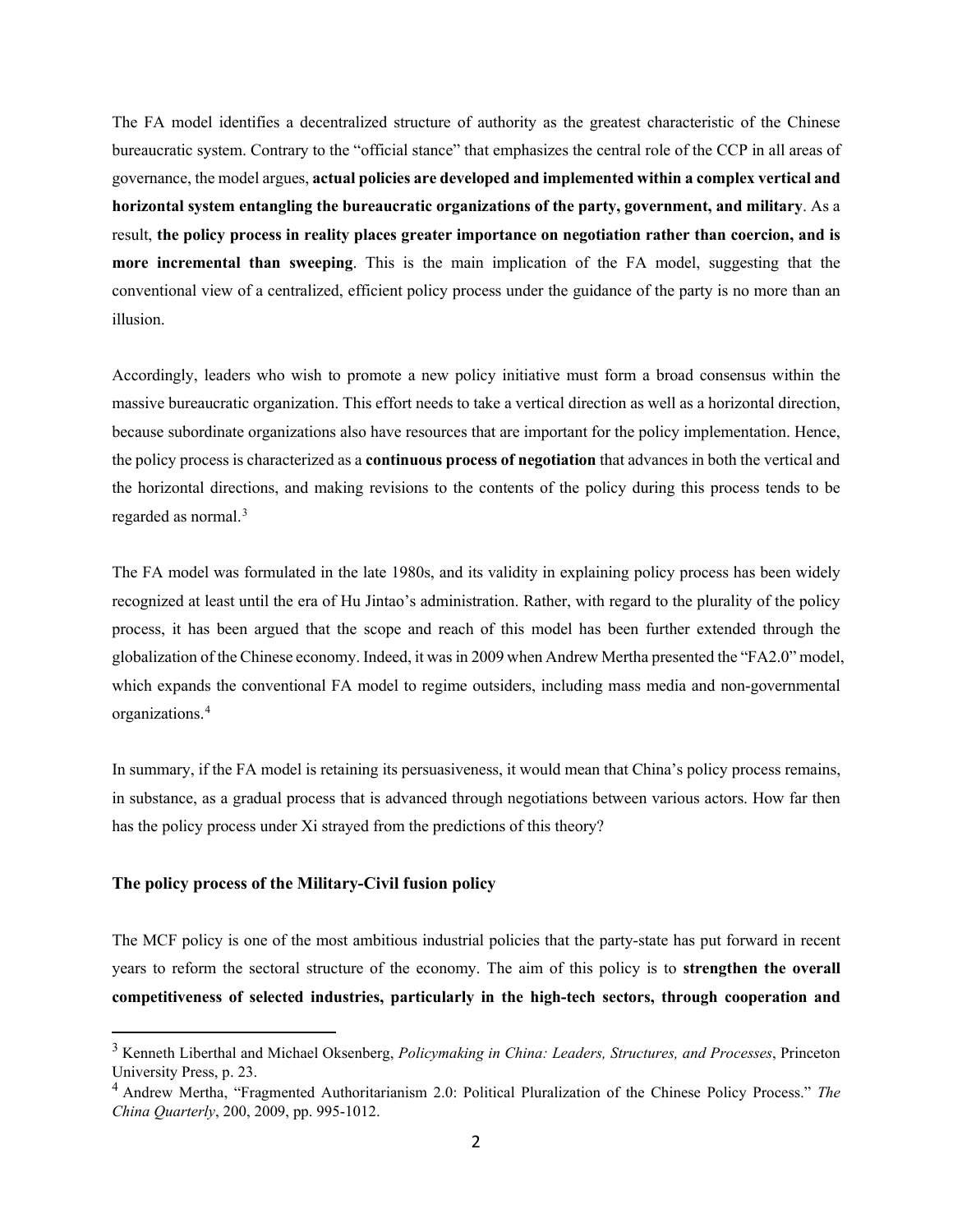**competition between the military and civilian sectors**. Seen in this light, enhancing the sophistication of weapons production by expanding the market to the civilian sector, for example, is only a partial element of the initiative. The MCF policy targets multiple industrial sectors and aims to realize sweeping reforms of research and development, as well as of the production and procurement systems, within each sector. Of course, in order to bring such a large-scale to fruition, it is necessary to mobilize a wide range of state and market actors, as well as actors spanning both these areas.

To be clear, the idea of promoting industrial upgrading through military-civilian cooperation did not begin with Xi's administration. In terms of restructuring military-civilian relations with a view to economic development, the origins of the policy can be found in the early years of the reform era. Moreover, if we were to focus on the motivation to reform the defense industrial sector, we could also say that the policy has inherited the state sector reform at the end of the 1990s. Most notably, many of the individual policies that are currently being implemented were presented during the Hu Jintao administration, alongside the then new slogan of "militarycivil fusion."[5](#page-2-0)

However, stressing the continuity with the previous periods does not deny the groundbreaking nature of the MCF policy promoted by Xi Jinping. One of the key characteristics of the MCF policy currently underway is its changed status; Xi redefined the existing concept of military-civilian integration **as a new "development model."** Specifically, the party center promulgated an "Opinion on the Integrated Development of Economic and Defense Construction" in July 2016, positioning MCF policy as a new strategy of governing the relationship between economic and military development.

A second characteristic of the MCF policy in Xi-era is the **restructuring of the policy implementation system**. Of particular note in this respect is the establishment of the Central Commission for Military-Civil Fusion Development (CCMCFD) in January 2017, which Xi Jinping chairs. This move represented a major step forward in the sense that it demonstrated the party leader's public commitment to the initiative, standing in a considerable contrast to the Hu Jintao period that did not even succeed in establishing a coordinating organization that links the government and the military. Furthermore, the establishment of the CCMCFD was also significant in showing which actors would take the lead in driving the implementation of the policy. For example, the forum organized by this Commission in October 2018 was attended by leaders and key personnel of the National Development and Reform Commission (NDRC), the State-owned Assets Supervision and Administration

<span id="page-2-0"></span><sup>5</sup> With regard to the contents of the military-civil fusion policy developed by Hu Jintao's administration, and the concrete challenges and issues of policy implementation, refer to "Civil-Military Integration Development Strategy of the National People's Congress," edited by the Financial and Economic Affairs Committee of the National People's Congress (China Financial and Economic Publishing House, 2010), for a quality report that sets out an analysis from the respective perspectives of the responsible departments of the People's Liberation Army and the government.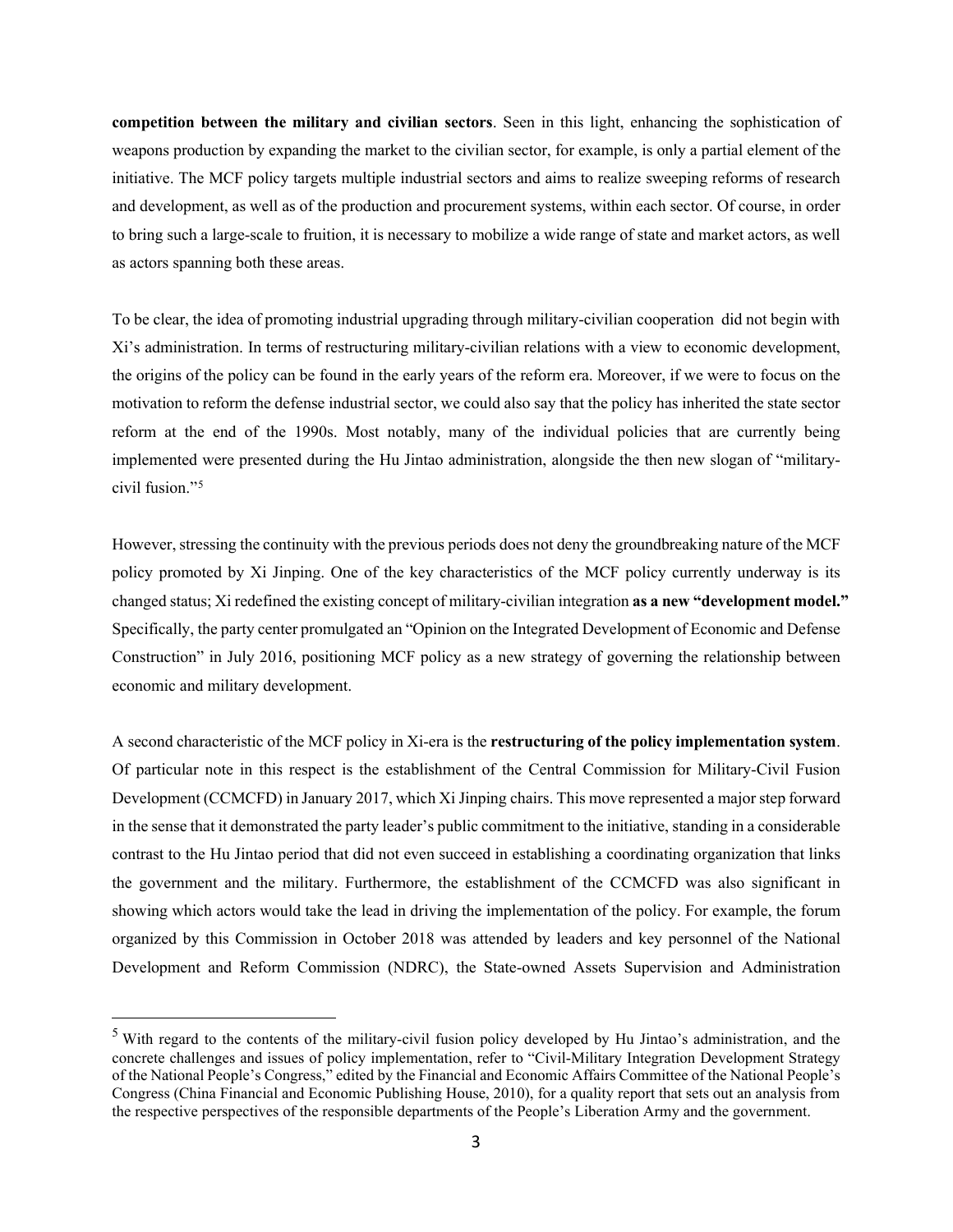Commission of the State Council (SASAC), the All-China Federation of Industry and Commerce, the Office for Strategic Planning of the Central Military Commission, Tsinghua University, Shaanxi Province, Qingdao City, and the Aviation Industry Corporation of China. Such moves by the central administration are followed by the provincial governments, leading to the spread of the movement to establish corresponding entities across the nation, and the gradual formation of a diverse cooperative system between the military and civil sectors.<sup>[6](#page-3-0)</sup>

From this perspective, the unfolding of the MCF strategy appears to be showing the aspects of the 'radically' reinforced top-down policy process during the Xi-era. In particular, the establishment of the CCMCFD certainly represents an organizational innovation, providing grounds for domestic and foreign observers to forecast the forceful execution – and success – of the policy. Then, does the MCF policy development since Xi Jinping's assumption of office negate the validity of the FA model?

To put it simply, it is not possible to draw a conclusion from the current status of policy implementation. First, questions remain over the extent to which Xi's attempts to redefine the problem and restructure the organizational configuration has brought about real changes to the policy implementation. Specifically, it is hardly clear whether or not the decentralized structure of authority has been eliminated. If we were to consider the inertia of the conventional system, it does not seem possible that the complex and intricately interwoven interests of the numerous "interest groups" involved can be coordinated easily. An example would be the reform of defense corporations, which is arguably the largest stakeholder of the MCF policy. The reform of state-owned enterprises at the end of the 1990s created a structure within the defense sector in which a dozen conglomerates control all the processes, from research and development to production to procurement, in each area such as shipbuilding, weapons, and aviation, among others. [7](#page-3-1) The MCF policy is clearly a move that challenges this "independent system" of defense corporations, but as far as we can see from the specific policy measures at the current point in time, NDRC, SASAC, and the military, for example, do not appear to have unified preferences.<sup>[8](#page-3-2)</sup>

Second, even if central defense corporations could be reformed,<sup>[9](#page-3-3)</sup> there would still be the problem of how to integrate the regional expansion of the MCF policy as it spreads rapidly through the localities. If the strength of

<span id="page-3-0"></span><sup>&</sup>lt;sup>6</sup> Mei Yang, Ji Jianqiang, "Governance under Vertical Lines and Horizon Lumps: Local Government in Civil-Military Integration Development," *Journal of Beijing Institute of Technology (Social Science Edition),* Vol. 23, No. 3, 2019, pp.133-142.

<span id="page-3-1"></span><sup>7</sup> Financial and Economic Affairs Committee of the National People's Congress, ed., *ibid.*, pp.22-24.

<span id="page-3-2"></span><sup>8</sup> Tai Ming Cheng and Eric Hagt, *China's Efforts in Civil-Military Integration, Its Impacts on the Development of China's Acquisition System, and Implications for the U.S.* Acquisition Research Program Sponsored Report Series. Monterey, CA: Naval Postgraduate School, 2020, pp. 24-27, 31-32.

<span id="page-3-3"></span><sup>&</sup>lt;sup>9</sup> With regard to trends on the strengthening of corporate control by the Party, refer to Jude Blanchett, "From 'China Inc.' to 'CCP Inc.': A New Paradigm for Chinese State Capitalism" *China Leadership Monitor*, No. 66, Winter 2020, pp. 1- 12. Particularly in relation to defense corporations under the direct control of the Central Committee, the number of senior officials in the Central Committee has doubled since the start of Xi Jinping's administration.